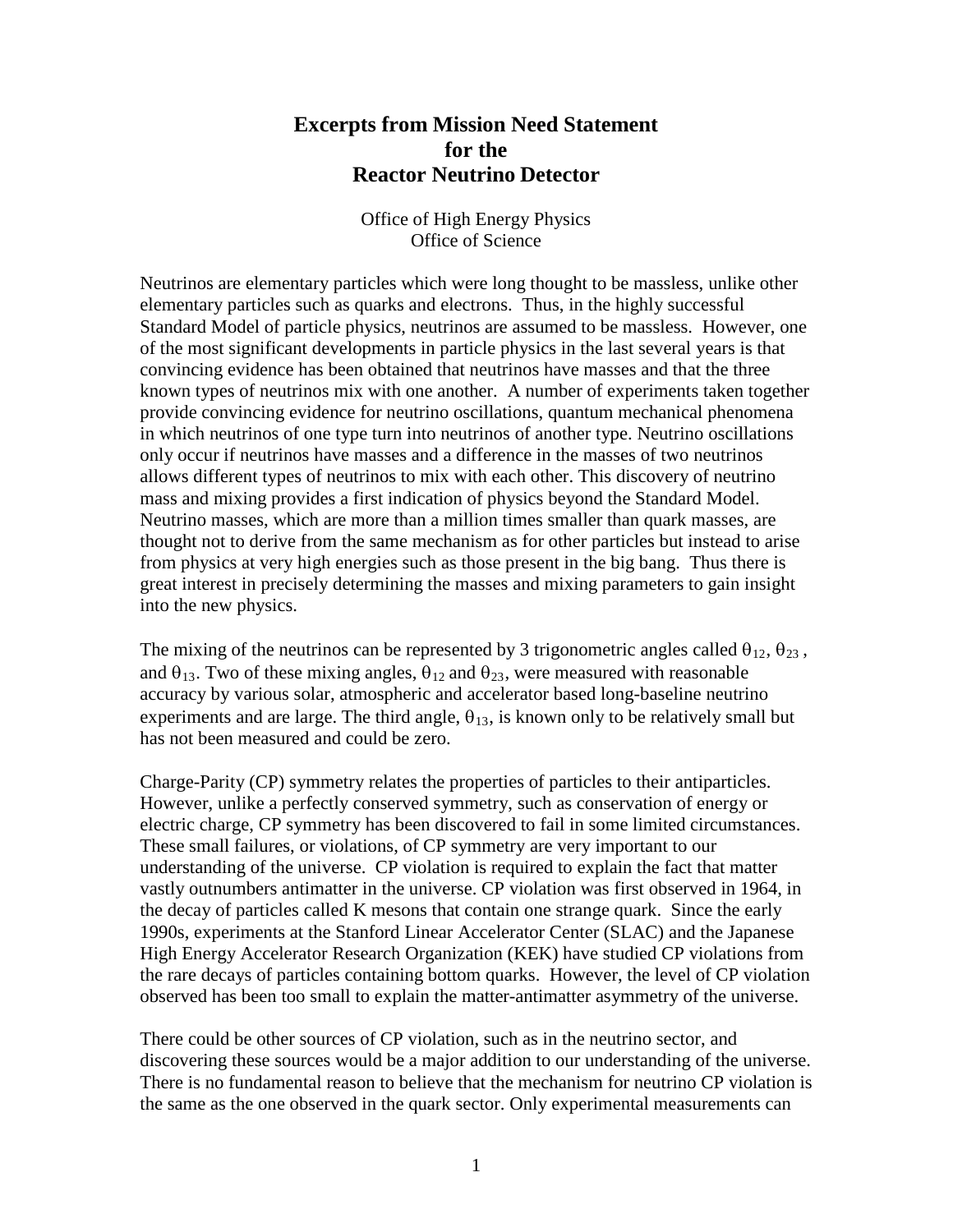determine the size of CP violation among neutrinos. Neutrino mixing offers the possibility of observing CP violation in the neutrino sector. Measurement of this CP violation will, however, only be possible if the presently unknown neutrino mixing angle,  $\theta_{13}$ , is not zero. Therefore, the first step to determine the feasibility of various possible approaches to measuring CP violation in the neutrino sector is to determine the magnitude of the neutrino mixing angle  $\theta_{13}$ . Knowing the value of  $\theta_{13}$  will be important in developing cost effective plans for precisely measuring CP violation in the neutrino sector.

In response to the many exciting possibilities arising from the discovery of neutrino oscillations, four divisions of the American Physical Society recently completed a year long study of the opportunities available in neutrino physics. Among their recommendations is "An expeditiously deployed multi-detector reactor experiment with sensitivity to  $v_e$  disappearance down to  $\sin^2 2\theta_{13} = 0.01...$ "

The Reactor Neutrino Detector also supports the Department of Energy's Science Strategic Goal within the Department's Strategic Plan dated September 30, 2003: *To protect our National and economic security by providing world-class scientific research capacity and advancing scientific knowledge*. Specifically it supports the two Science strategies: *1. Advance the fields of high-energy and nuclear physics, including the understanding of dark energy and dark matter, the lack of symmetry in the universe, the basic constituents of matter…*and *7. Provide the Nation's science community access to world-class research facilities…*.

The reactor provides a high intensity, isotropic source of neutrinos with a well-known energy spectrum. Over the past few years, a number of experiments studied neutrino properties using reactors as the neutrino sources. They have observed evidence for neutrino oscillations and confirmed other results from solar, atmospheric and accelerator based long-baseline neutrinos experiments. These experiments were designed to detect signals due to large mixing which are easier to measure with a limited sensitivity. However, they were not able to make measurements of neutrino mixing parameters such as  $\theta_{13}$  which require high precision.

Based on the knowledge gained from these past experiments, a next generation reactor neutrino experiment is proposed that will make a precision measurement of the disappearance of electron anti-neutrinos due to neutrino oscillations and will be much more sensitive to  $\theta_{13}$  then previous experiments. The improved sensitivity arises from having detectors at several distances from the reactor, reduced backgrounds and the use of a higher intensity neutrino source (higher reactor thermal power). A precise determination of  $\theta_{13}$  is important in order to clarify the difficulty of measuring CP violation in the neutrino sector and to improve our understanding of the physics of neutrinos. Therefore, HEP is proposing the Reactor Neutrino Detector.

There are no existing reactor-based neutrino detector facilities in the U. S. or overseas that are capable of measuring  $\theta_{13}$ .